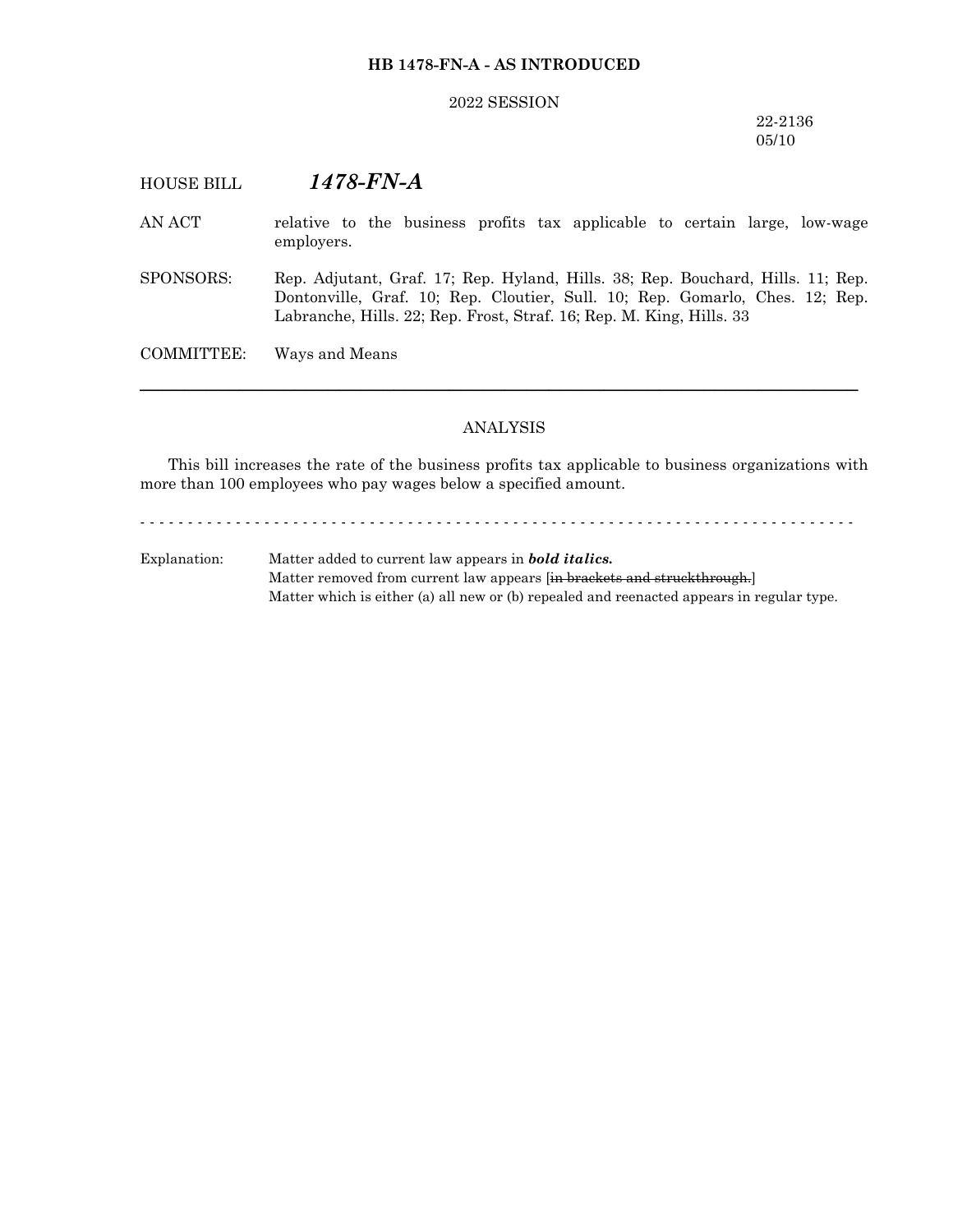## **HB 1478-FN-A - AS INTRODUCED**

## STATE OF NEW HAMPSHIRE

#### *In the Year of Our Lord Two Thousand Twenty Two*

## AN ACT relative to the business profits tax applicable to certain large, low-wage employers.

*Be it Enacted by the Senate and House of Representatives in General Court convened:*

1 Short Title. This act shall be known as the "Stop Corporate Welfare Act of 2022." 1

2 New Paragraph; Business Profits Tax; Imposition of Tax. Amend RSA 77-A:2 by inserting after paragraph II the following new paragraph: 2 3

III. For taxable periods ending on or after December 31, 2023, a tax is imposed at the rate of 4

8 percent upon the taxable business profits of every business organization of 100 or more employees 5

that employs any person at an hourly rate of less than \$15 per hour. The commissioner of revenue 6

administration, in consultation with the commissioner of labor, may adopt rules under RSA 541-A, to 7

implement and enforce this paragraph, including with respect to compliance, audits, and wage claim 8

provisions under existing state law, as applicable. 9

3 Effective Date. This act shall take effect upon its passage. 10